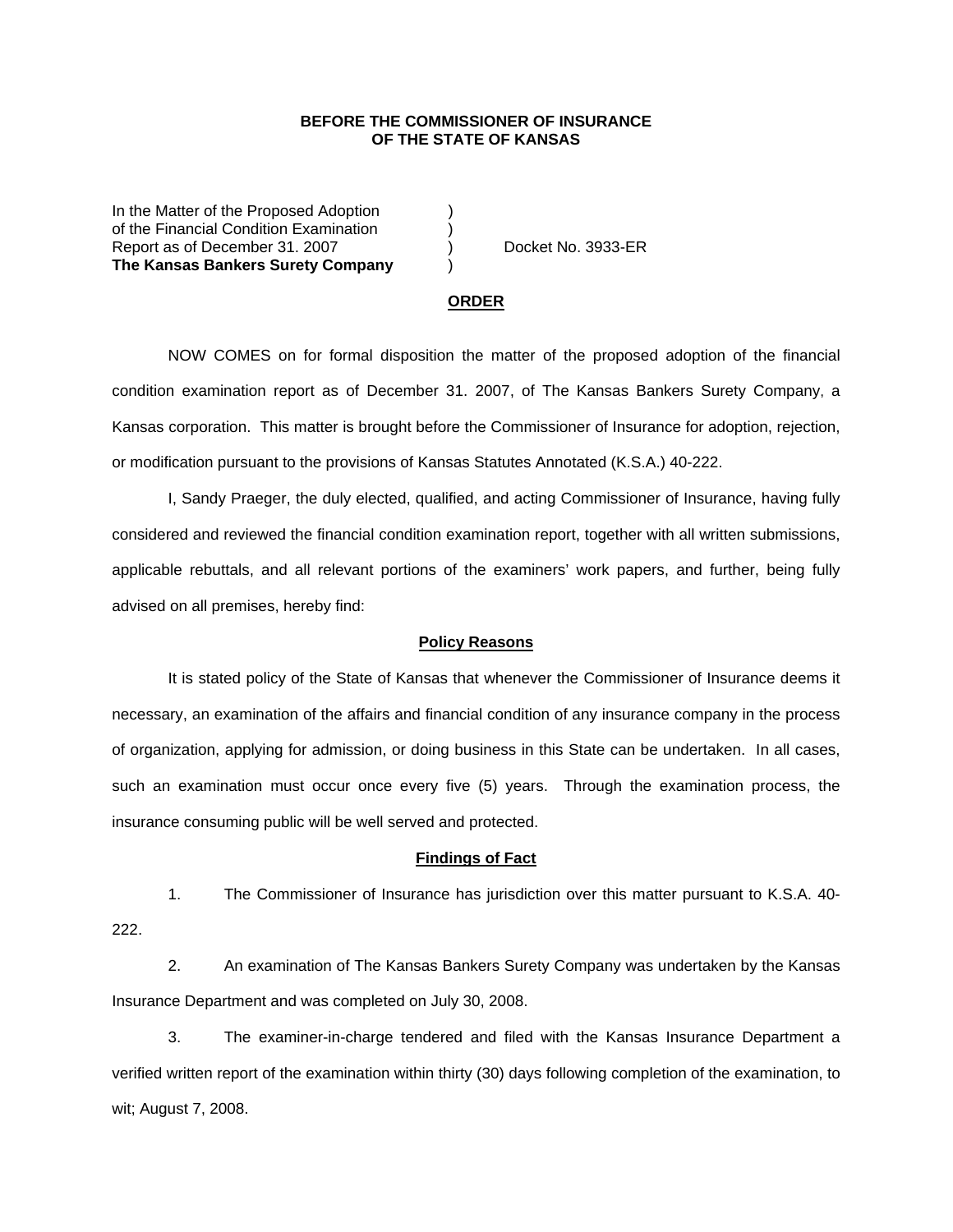4. Following receipt of the verified report, the Kansas Insurance Department transmitted the report to The Kansas Bankers Surety Company on August 7, 2008, with a duly executed notice advising the company of its opportunity to prepare and submit to the Kansas Insurance Department a written submission or rebuttal with respect to any and all matters contained in the report. The Kansas Bankers Surety Company was further advised that any written submission or rebuttal needed to be filed with the Kansas Insurance Department no later than thirty (30) days after receipt of the verified report.

 5. The Kansas Bankers Surety Company filed a written rebuttal of the verified report on August 11, 2008.

 6. Following receipt of the verified report, the Kansas Insurance Department transmitted the revised report to The Kansas Bankers Surety Company on August 13, 2008, with a duly executed notice advising the company of its opportunity to prepare and submit to the Kansas Insurance Department a written submission or rebuttal with respect to any and all matters contained in the report. The Kansas Bankers Surety Company was further advised that any written submission or rebuttal needed to be filed with the Kansas Insurance Department no later than ten (10) days after receipt of the verified report.

 7. The Kansas Bankers Surety Company filed a written acceptance of the verified report on August 14, 2008.

8. Based upon the written submission tendered by The Kansas Bankers Surety Company, the company took no exceptions to matters contained in the verified report.

 9. Within thirty (30) days of the end of the time period allowed for written submission or rebuttal, the Commissioner of Insurance fully reviewed the report, together with all written submissions and rebuttals provided by The Kansas Bankers Surety Company. The Commissioner of Insurance further reviewed all relevant workpapers.

 10. No other written submissions or rebuttals were submitted by The Kansas Bankers Surety Company.

## **Conclusion of Law**

11. K.S.A. 40-222(k)(2) provides:

"Within 30 days of the end of the period allowed for the receipt of written submissions or rebuttals, the commissioner shall fully consider and review the report, together with any written submissions or rebuttals and any relevant portions of the examiners workpapers and enter an order: